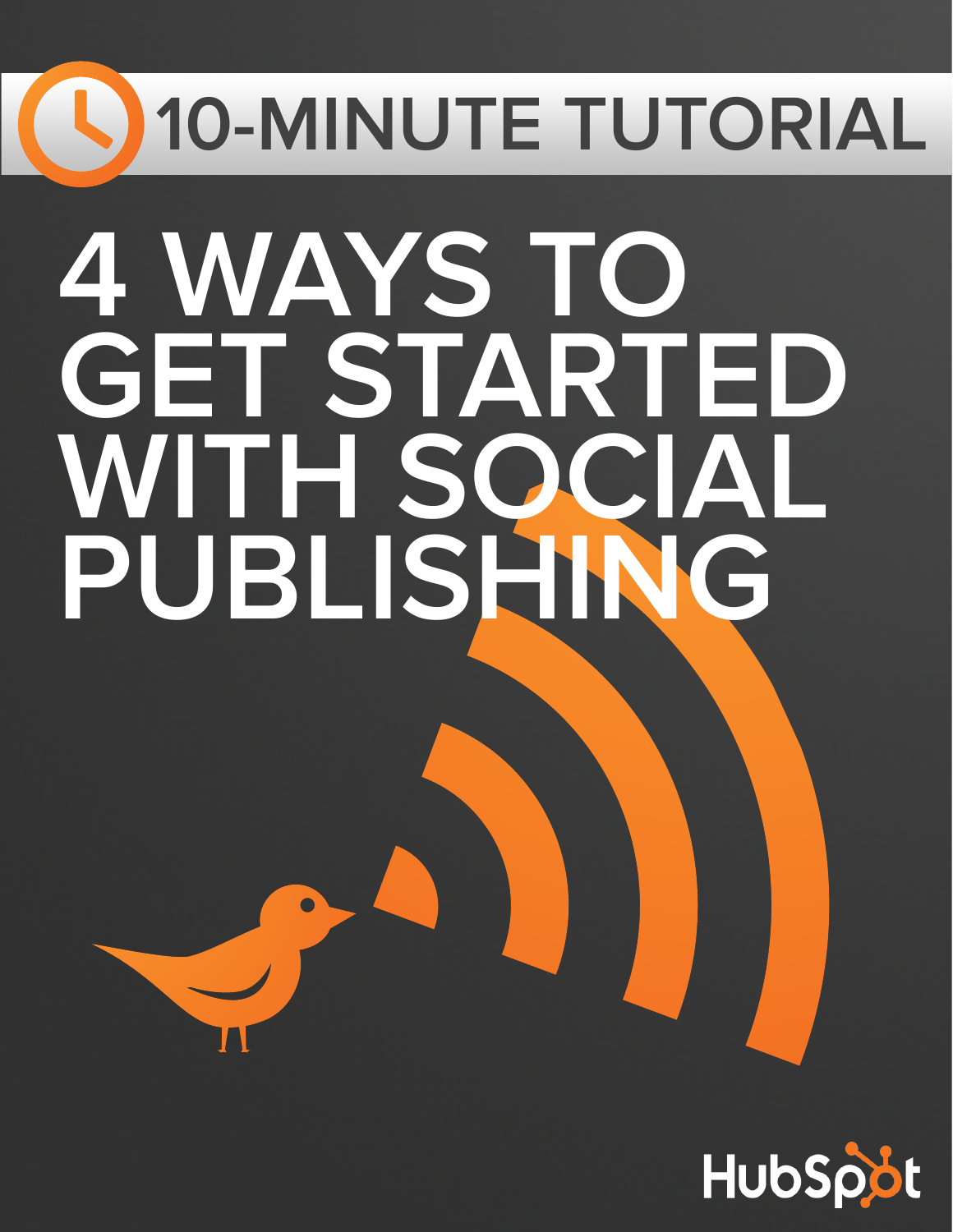"I love being able to schedule messages. I can schedule recurring Tweets for the entire week, put it on auto and it runs every three hours. I don't have to worry about it. That has been really beneficial."

Bruce Burke, CMO at m-ize [@mizecom](https://twitter.com/mizecom)





Haven't started using the Social tools yet? First thing's first: You will need to [Set up your Social Media accounts in HubSpot!](https://app.hubspot.com/l/social)

## 1. Use the Social Publishing tool to promote your blog posts

After you've started creating content such as blog posts, you will no doubt want to promote it to your prospects. A great way to do this is by using the Social Publishing tool to promote it to your content to Facebook, Twitter and LinkedIn.

#### **Here's How to Do It:**

1. Go to the Social Publishing tool (You can find this under **Social > Publishing**)

| <b>Social <math>\mathbf{\tau}</math></b> Contacts $\mathbf{\tau}$ | Repor |
|-------------------------------------------------------------------|-------|
| <b>Monitoring</b>                                                 |       |
| <b>Publishing</b>                                                 |       |
| Reach                                                             |       |
| <b>Social Settings</b>                                            |       |
|                                                                   |       |

2. Click "Compose Message" in the upper-right hand side of the screen

**Compose a message**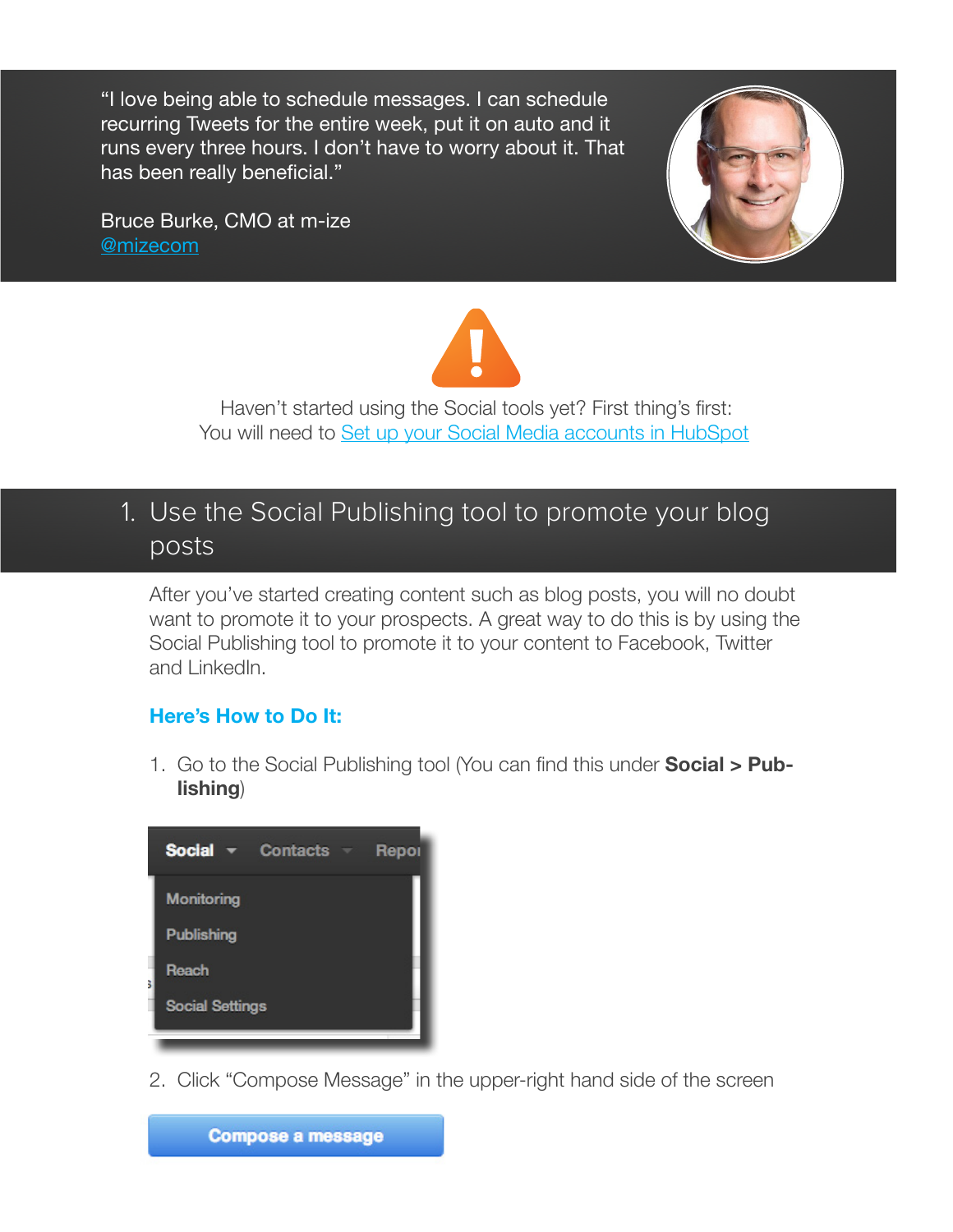3. Compose your message (The text that will be included in your social message)

|                | Attach a Blog Post | <b>Fi</b> Attach a Landing F |
|----------------|--------------------|------------------------------|
| <b>Message</b> |                    |                              |
|                |                    |                              |
|                |                    |                              |
|                |                    |                              |

4. Attach your blog post (Select 'Attach a Blog Post' above the Message box)

|  |  | Attach a Blog Post |  |
|--|--|--------------------|--|
|--|--|--------------------|--|

5. Select the accounts that you would like to post the message on behalf of, the time that you would like the message to go out, and the campaign that you would like to add the message to

| <b>Select Accounts</b><br>Add account                            | Profiles 0/25<br>Profiles 0/1<br>in Profiles 0/13<br>$\mathbf{f}$<br>F Pages 0/3<br>in Groups 0/145 |  |  |  |
|------------------------------------------------------------------|-----------------------------------------------------------------------------------------------------|--|--|--|
|                                                                  | $\sim$                                                                                              |  |  |  |
| <b>Select Times</b><br><b>US/Eastern</b><br><b>Edit schedule</b> | (in 11 minutes) Suggest Times Right Now<br>Sunday Jul 28, 2013<br>5:23 pm                           |  |  |  |
|                                                                  | <b>Add Additional Time</b>                                                                          |  |  |  |
| <b>Select Campaign</b>                                           | No campaign<br>▼                                                                                    |  |  |  |
|                                                                  |                                                                                                     |  |  |  |

6. Click the "Schedule All" button



7. You're done!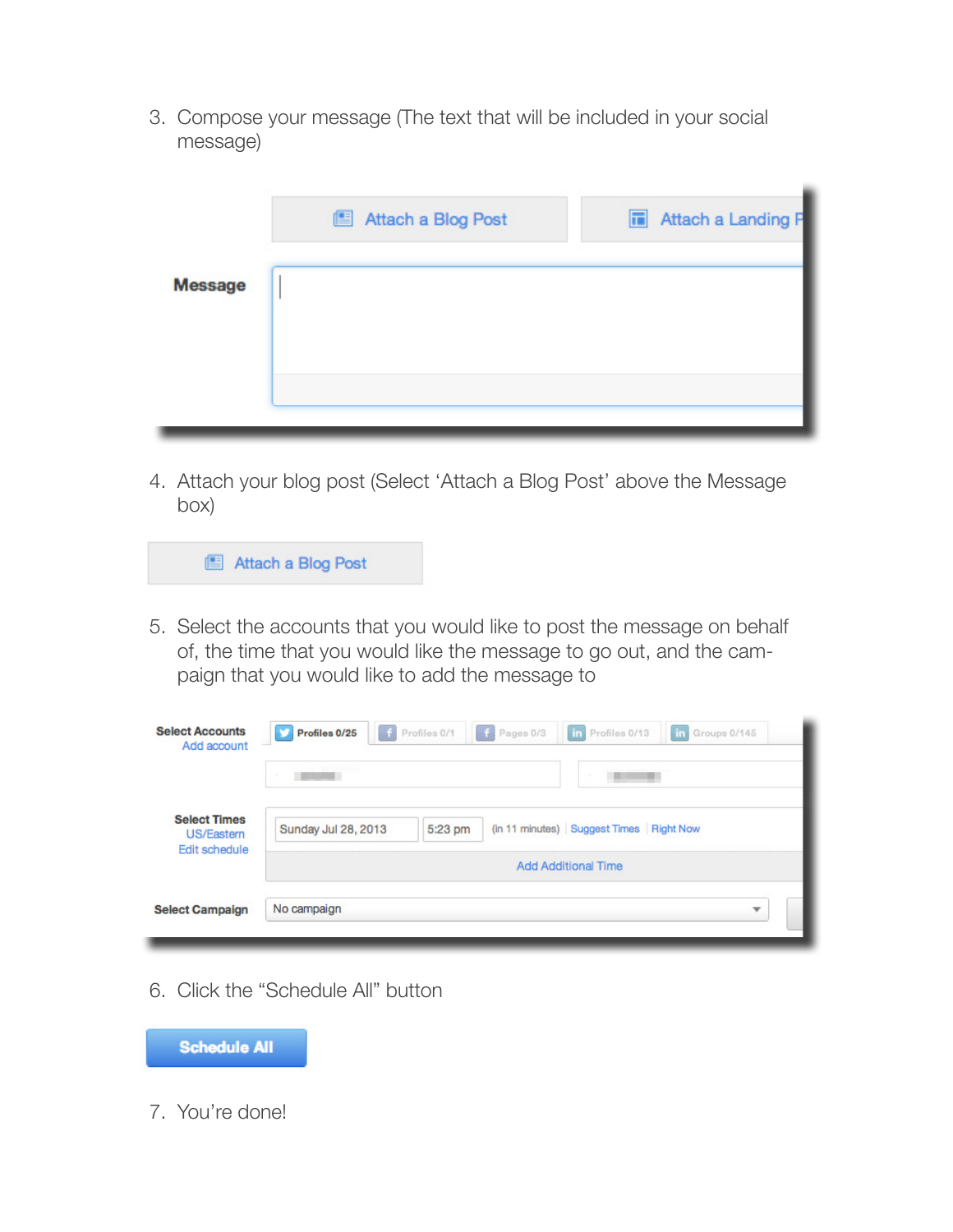## 2. Use the Social Publishing tool to create a publishing schedule

As you start to send more messages with the Social Publishing tool, you will want to put together a schedule so that you can plan your social messages in bulk ahead of time. The default scheduling times that are already suggested in the Social application are based on research of the most effective times to post social messages, but depending on your audience, you may want to adjust this schedule.

#### **Here's How to Do It:**

1. Go to the Social Media publishing tool (You can find this under **Social > Publishing**)



2. Click "Compose Message" in the upper-right hand side of the screen



3. Under Select Times, click "Edit schedule"

| <b>Select Times</b><br><b><i><u>A R AND AND COMPANY OF REAL PROPERTY.</u></i></b> | Sunday Jul 28, 2013 | 5:23 pm | (in 11 minutes) Suggest Times |
|-----------------------------------------------------------------------------------|---------------------|---------|-------------------------------|
| Edit schedule                                                                     |                     |         | <b>Add Additional Time</b>    |

- 4. Add or remove suggested publishing times from your schedule.
	- To remove a time, click the 'X' next to the suggested time slot.
	- To add a time, choose a day and time in the Add time to Schedule box and click "Add Time"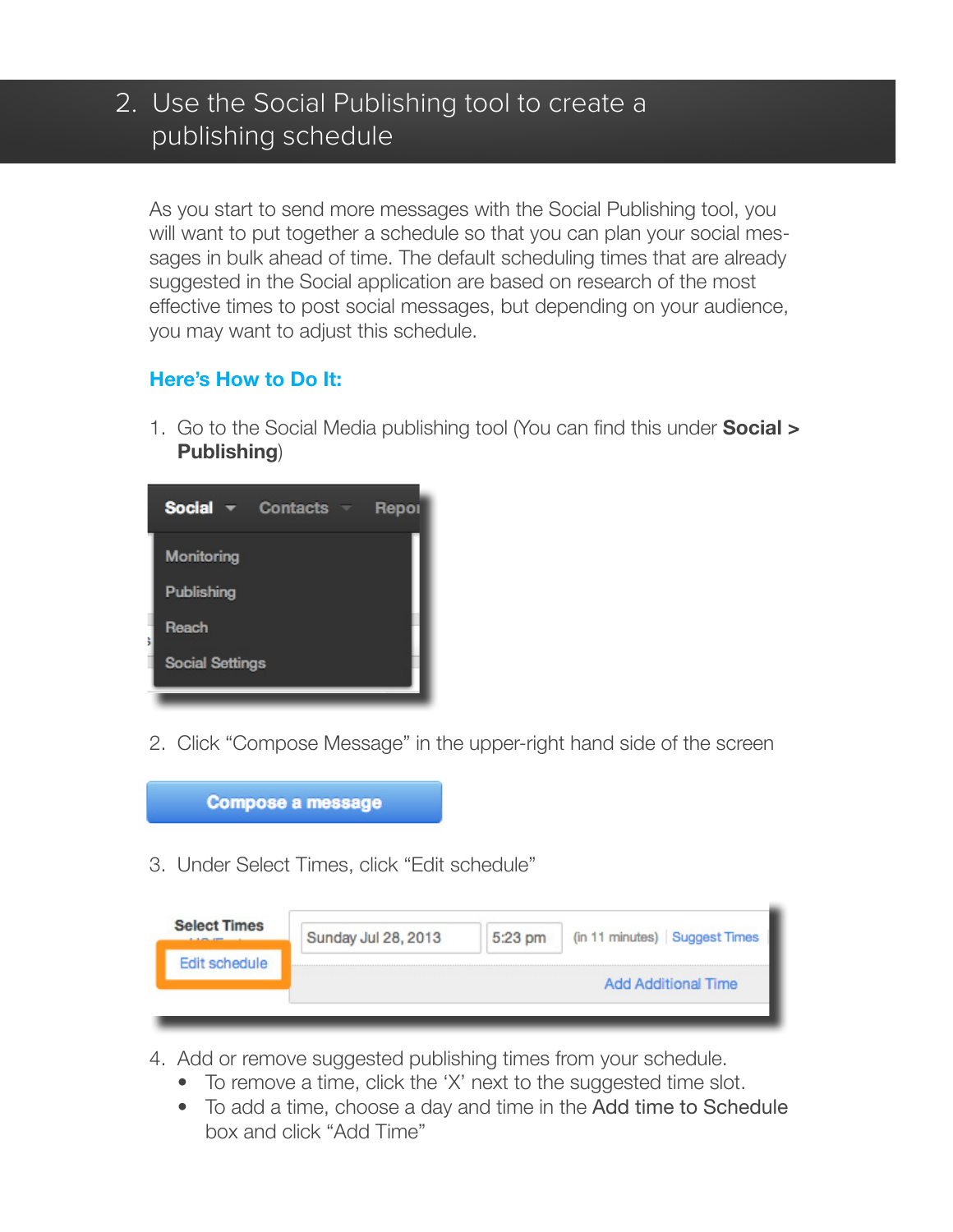| <b>Monday</b>                                     | <b>Tuesday</b>        | Wednesday              | <b>Thursday</b>   | Friday                |     |
|---------------------------------------------------|-----------------------|------------------------|-------------------|-----------------------|-----|
| 12:25 am $\mathbb{X}$                             | 12:25 am $\mathbb{X}$ | 12:25 am $\mathbb{X}$  | 12:25 am $\times$ | 12:25 am $\mathbb{X}$ | 12: |
| 1:25 am $\mathbb{X}$                              | 1:25 am $\times$      | 1:25 am $\mathbb{X}$   | 1:25 am $\times$  | 1:25 am $\mathbb{X}$  |     |
|                                                   |                       |                        |                   |                       |     |
| $2:25$ am $\mathbb{X}$                            | 2:25 am $\mathbb{X}$  | $2:25$ am $\mathbb{X}$ | $2:25$ am $\%$    | 2:25 am $\,\times\,$  |     |
| <b>Add Time to Schedule</b><br><b>Select Time</b> | <b>Select Days</b>    |                        |                   |                       |     |

alla Organizational Druholle block Theo

5. You're done! The next time that you use Social Publishing to schedule a social message, the Select Times box will automatically suggest the times that you have added to your schedule.

**Bonus!** [Check out this SlideShare](http://www.slideshare.net/HubSpot/the-science-of-timing) on the Science of Timing to learn the best times to blog, send email, tweet and more!

### 3. Measure the success of your social messages to improve your social strategy moving forward

After you have started using the Social Publishing tool on a regular basis, you should measure the success of your messages to help you improve your social postings moving forward. By monitoring the click-through rates of the messages you have sent, you can evaluate the factors that have made them successful, such as the content of the message or the time it was sent. Experiment and learn what works best.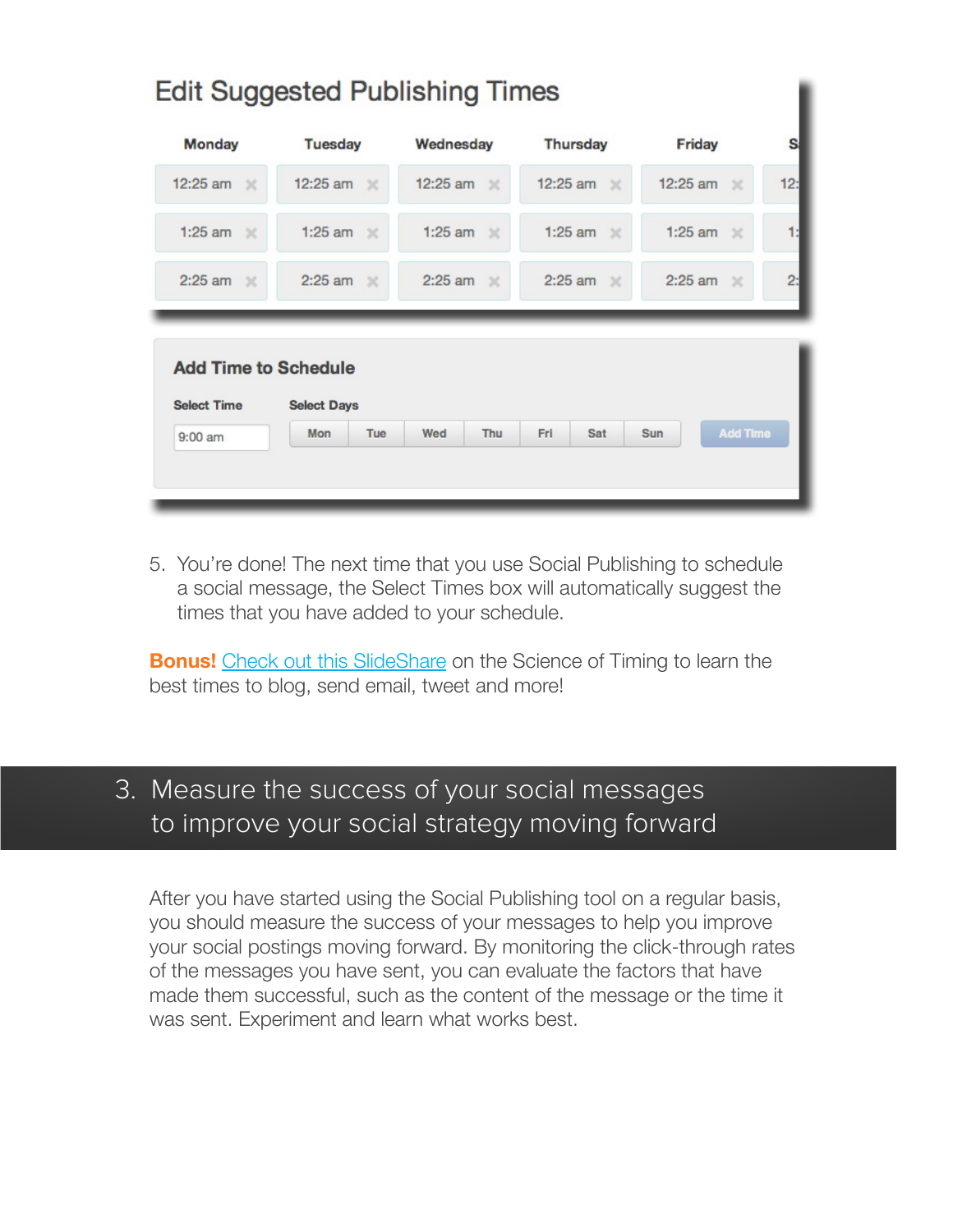#### **Here's How You can Do It:**

1. Go to the Social Media publishing tool (You can find this under **Social > Publishing**)



2. In the main Social Publishing screen, select the "Clicks" header to sort your social messages by which ones received the most click-through activity

| Published last $7 d$ | All channels                                                                                        |  | All campaigns |               |                       |
|----------------------|-----------------------------------------------------------------------------------------------------|--|---------------|---------------|-----------------------|
| Account              | Message                                                                                             |  |               | <b>Clicks</b> | Publis                |
| )<br>)<br>(          | SlideShare Launches New Infographic Capabilities, and Oth<br>$\star$ 12 favorites $\Box$ 9 retweets |  |               | 32            | <b>Jul 28</b><br>4:16 |

- 3. Evaluate your top-performing messages. Think about:
	- **• Content:** take a look at the content of your top-performing messages and ask yourself, what is it about these messages that made people want to click through? Is it the blog post, landing page, ebook, etc. that you were promoting? Was it the way you positioned the message? You can use these insights to drive success in your future messages.
	- **Timing:** Record the days and times that your top 10 or so messages were sent out. Using this information, update your suggested sending schedule (see tip #2) so that these times are recommended whenever you are scheduling a future message.

For more detailed information on how to customize your publishing schedule based on past performance of your social messages, check out this [Help & Support Tutorial](http://help.hubspot.com/articles/Tutorial/create-a-custom-publishing-schedule-in-your-hubspot-social-media-application).